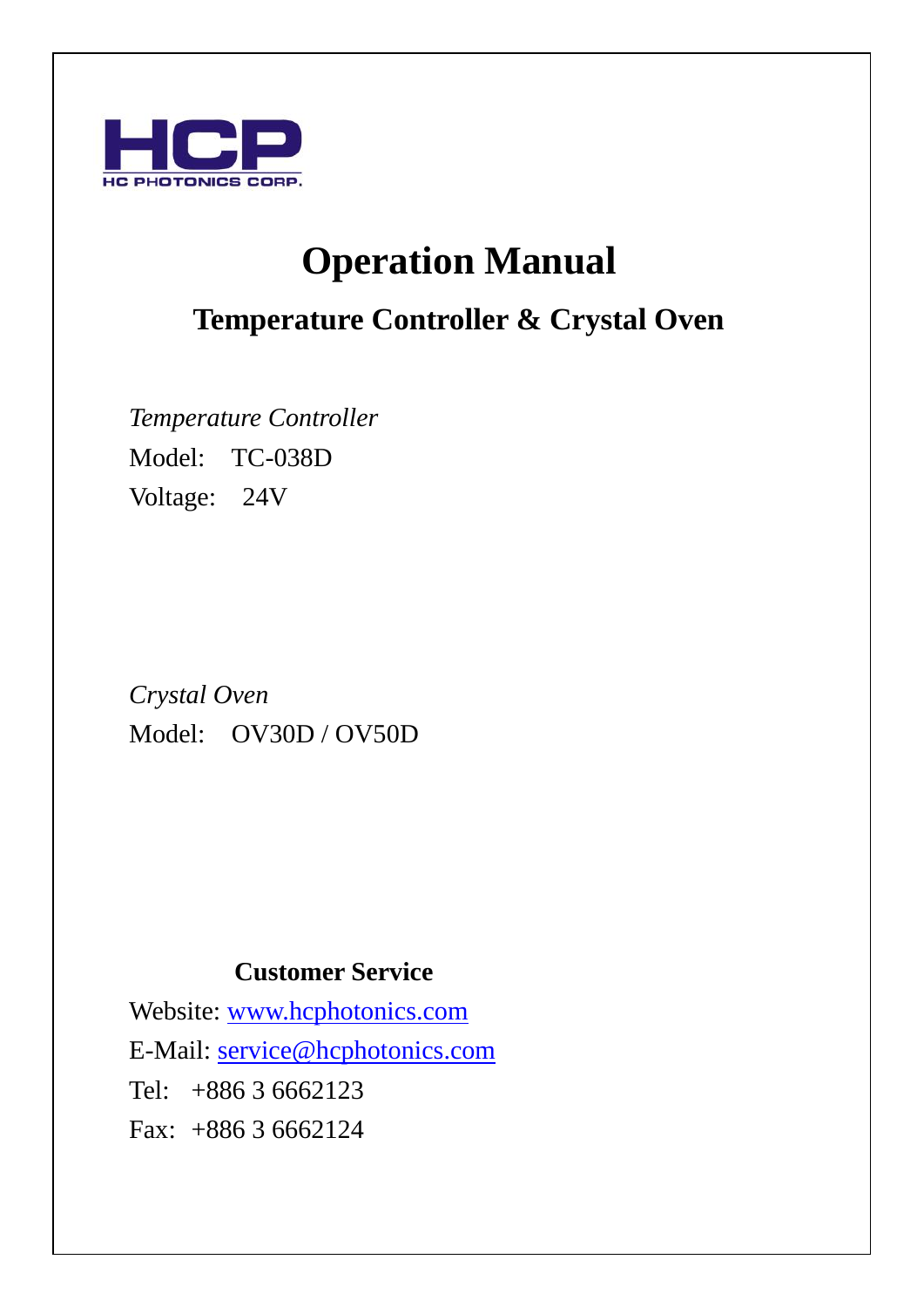# **Table of Contents**

| 1. |                 |                         |           |
|----|-----------------|-------------------------|-----------|
|    | 1.1             |                         |           |
|    | 1.2             |                         |           |
|    | 1.3             |                         |           |
|    | 1.4             |                         |           |
|    | 1.5             |                         |           |
| 2. |                 |                         |           |
|    | 2.1             |                         |           |
|    | 2.2             |                         |           |
| 3. |                 |                         |           |
|    | 3.1             |                         |           |
|    | 3.2             |                         |           |
|    |                 |                         |           |
|    | <b>Appendix</b> |                         |           |
|    |                 | $\Lambda$ Din equipment | <b>10</b> |

|--|--|--|--|--|

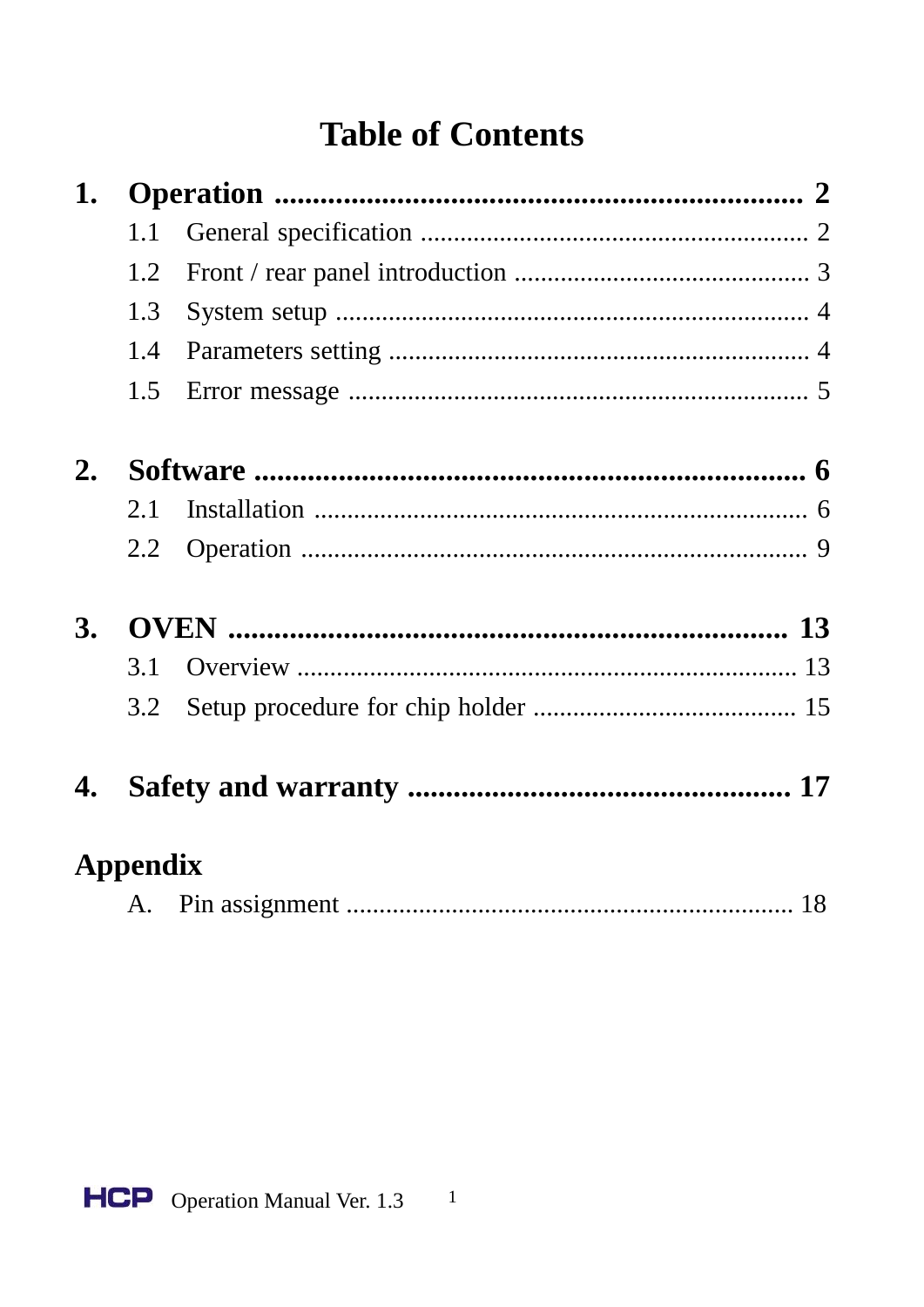# **1. Operation**

### **1.1 General Specifications**

- 1. PID control
- 2. Auto tuning and programmable
- 3. Input voltage: 24 VDC
- 4. Temperature tuning range: Room temperature to  $200^{\circ}$ C<br>5. Tuning tuning resolution:  $0.1^{\circ}$ C
- 5. Tuning tuning resolution: 0.1℃
- 6. Operation temperature: 0 to 55℃
- 8. Transportation and storage environment: -25 to 70℃
- 9. Maximum power consumption: 60W<br>10. Communication Interface: USB
- Communication Interface: USB
- 11. Controller dimension:  $150(L)$  x  $90(W)$  x  $65(H)$  cm<sup>3</sup><br>12. Weight: Controller:  $950+50$  g
- Weight: Controller:  $950±50$  g
- 13. Accessories: Crystal oven, connection wire and power supply



Fig. 1.1.1 TC-038D controller, crystal oven, connection wire and power supply.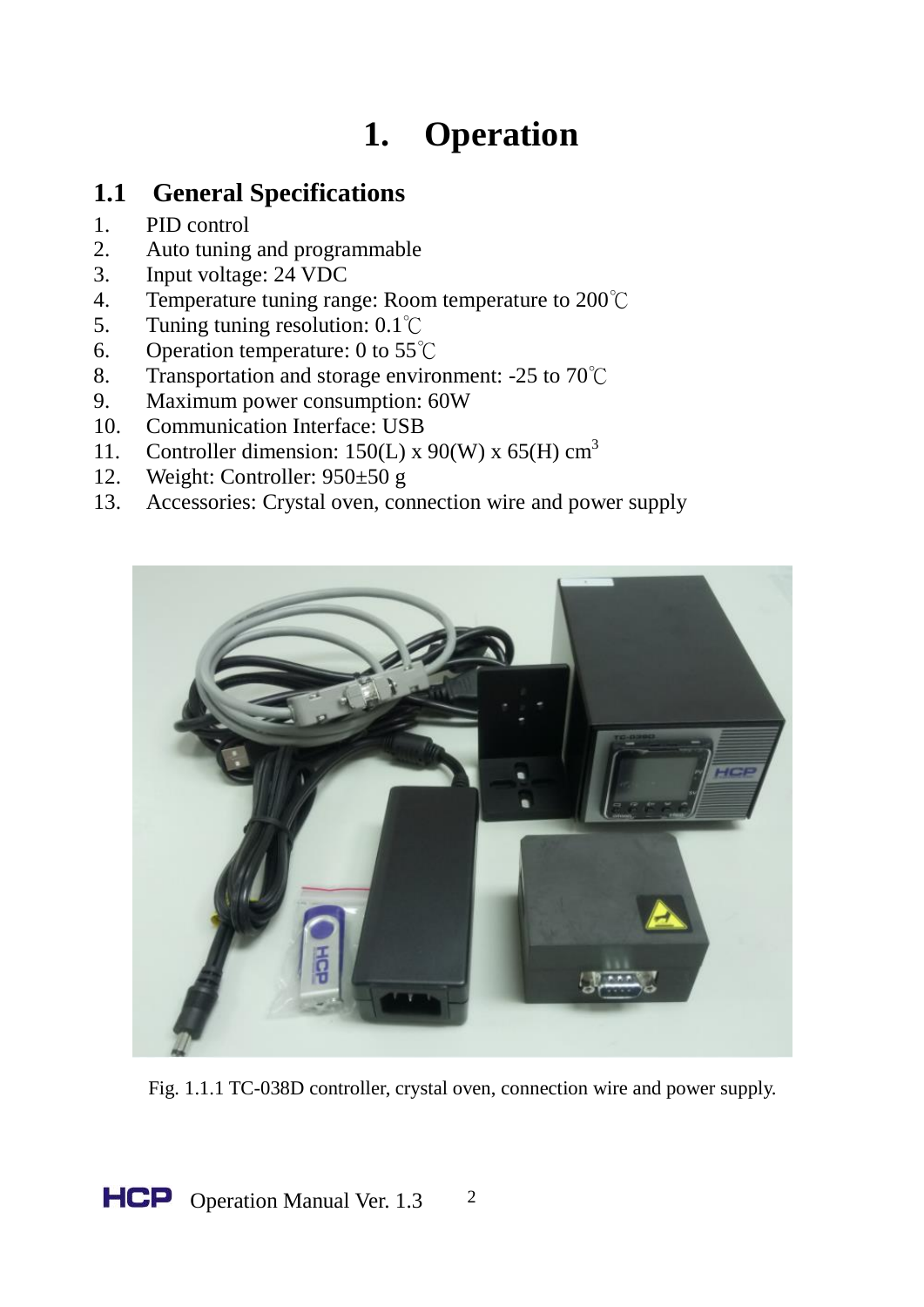## **1.2 Front / Rear Panel Introduction**



| Fig. 1.2.1 The front panel of TC-038D controller, the function of $A \sim G$ has been |
|---------------------------------------------------------------------------------------|
| listed in the table below.                                                            |

|   | Name            | Function                                                                                                                                                                                                                                                                                 |  |
|---|-----------------|------------------------------------------------------------------------------------------------------------------------------------------------------------------------------------------------------------------------------------------------------------------------------------------|--|
| A | PV display      | Indicates PV (measured temperature) or function codes                                                                                                                                                                                                                                    |  |
| B | SV display      | Indicates SV (target set temperature) or function values                                                                                                                                                                                                                                 |  |
| C | Data change key | Changes the value on SV, press to increase the value.<br>Holding down the key will gradually increase the speed of change.                                                                                                                                                               |  |
| D | Data change key | Changes the parameter value on SV, press to decrease the value.<br>Holding down the key will gradually increase the speed of change.                                                                                                                                                     |  |
| E | Shift key       | Shift the digits on SV, press to shift the digits left.                                                                                                                                                                                                                                  |  |
| F | Mode key        | Change the displayed function on PV, press to change the content<br>on display.                                                                                                                                                                                                          |  |
| G | Level key       | Change the levels on PV.<br>Press to change the levels (Initial setting level, operation level,<br>adjustment level)<br>Setting $\rightarrow$ operation: Hold for $>1s$<br>Operation -> Setting: Hold for $>3s$<br>Operation $\langle \rangle$ Adjustment: Press for $\langle \cdot  $ S |  |

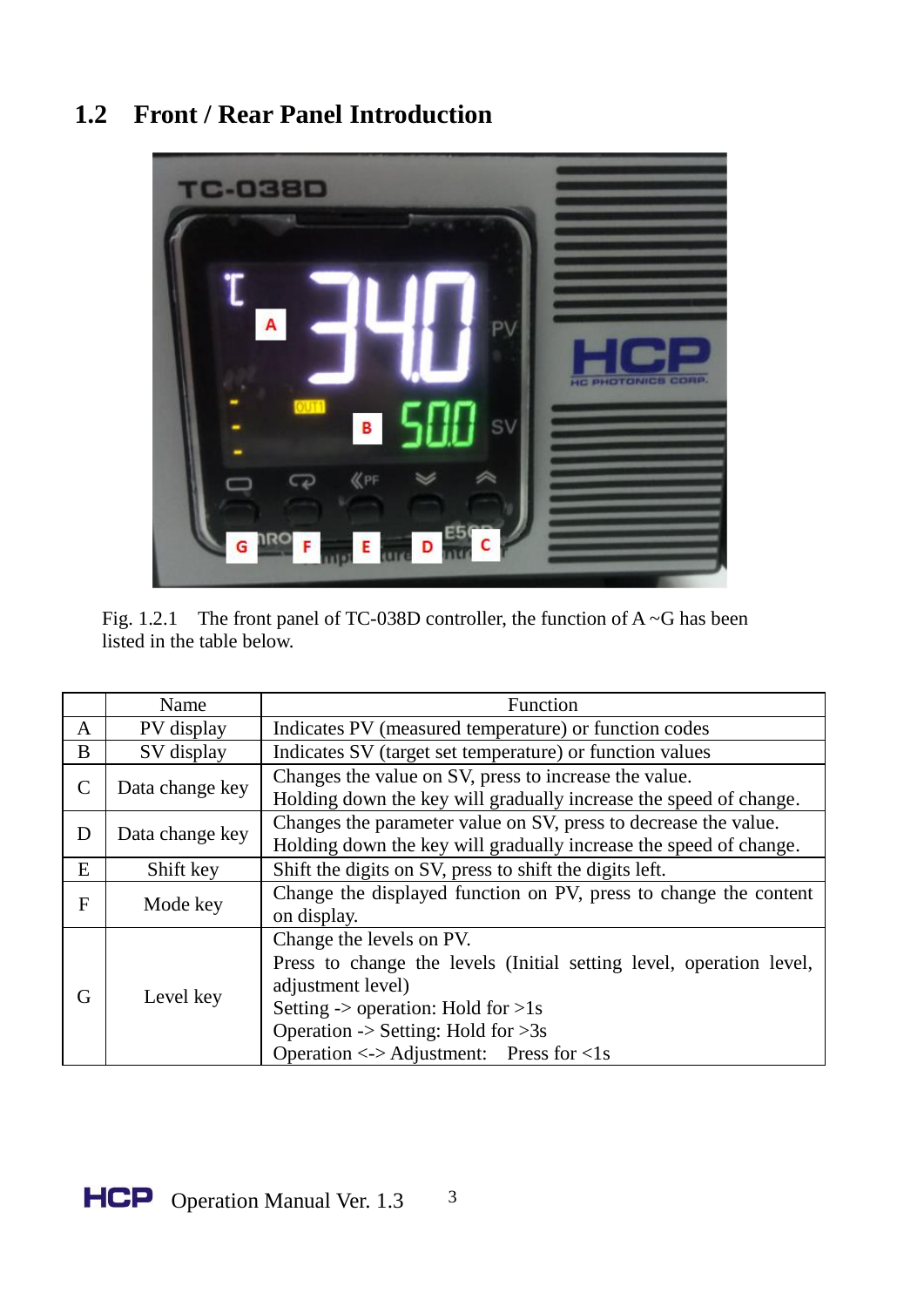

Fig. 1.2.2 The rear panel of the TC-038D controller, **A:** Connection port to crystal oven, **B:** ON/OFF power switch, **C:** Connection port to PC; **D:** Connection port to power supply.

#### **1.3 System Setup**

- 1. Connect the power supply to the temperature controller (Rear D).
- 2. Connect the crystal oven to the temperature controller (Rear A).
- 3. Open the power switch (Rear B)
- 4. Set the target temperature (Front C/D)
- 5. Wait till the temperature becomes stable

#### **1.4 Parameters setting**

Warning: All the parameters will be set before shipment and not recommend to be changed, table lists below only shows the description for some important parameters for reference.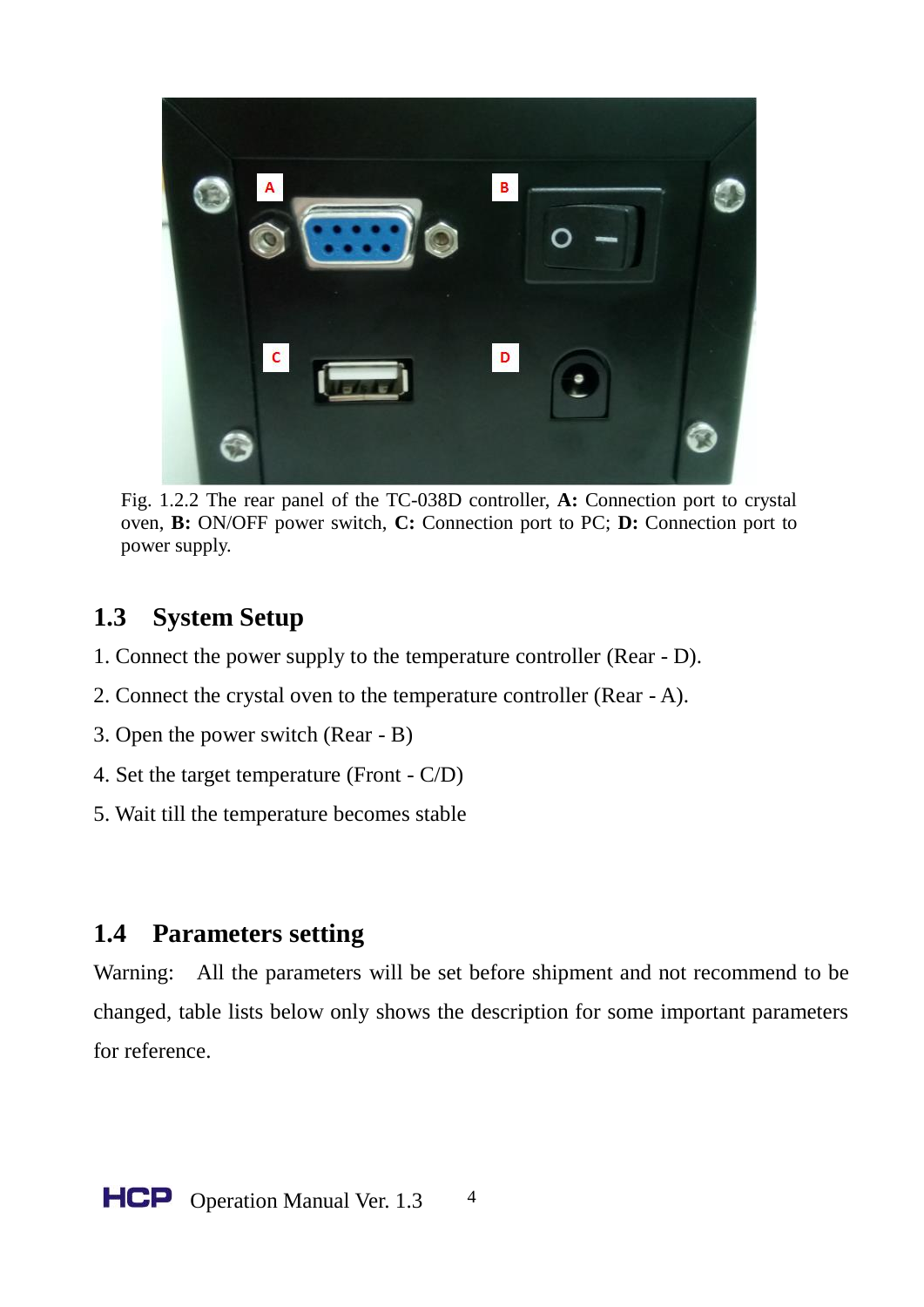| Level                                                            | Name               | Function                                  | Description                                                                                                                             |  |
|------------------------------------------------------------------|--------------------|-------------------------------------------|-----------------------------------------------------------------------------------------------------------------------------------------|--|
| Setting                                                          | $LN - E$           | Sensor input type                         | Setting the type and the range for the input<br>sensor, value 1 for PT100 sensor with<br>$-199 - 500$ deg. C range.                     |  |
| 5L - H<br>Set point upper ;imit<br>Setting<br>current operation. |                    | Setting the set point upper bound for the |                                                                                                                                         |  |
| Setting                                                          | $5! -1$            | Set point lower limit                     | Setting the set point lower bound for the<br>current operation.                                                                         |  |
| Adjustment                                                       | <b><i>EMWE</i></b> | Communications                            | Communication<br>ON/OFF:<br>enabled<br>disabled                                                                                         |  |
| Adjustment                                                       | ЯF                 | PID auto tuning                           | $Rt - c$ <sub>to</sub><br>Press the switch key and select<br>execute PID auto tuning, when<br>the<br>execution ends, it returns to off. |  |

## **1.5 Error message**

Table below shows the error message which can be used quick failure analysis.

| Message     | Name                  | Description                                                                                                                                        |  |
|-------------|-----------------------|----------------------------------------------------------------------------------------------------------------------------------------------------|--|
| <b>SERR</b> | Sensor input<br>error | Temperature sensing error or out of range, typically due to<br>the OVEN has not been connected correctly or the sensor<br>type has been set wrong. |  |
| F 333       | AD converter<br>Error | Error from the internal circuit, if turns off/on the controller<br>doesn't help, need to send back for further investigation.                      |  |
| FIII        | Memory error          | Error from the internal circuit, if turns off/on the controller<br>doesn't help, need to send back for further investigation.                      |  |

Operation Manual Ver. 1.3 5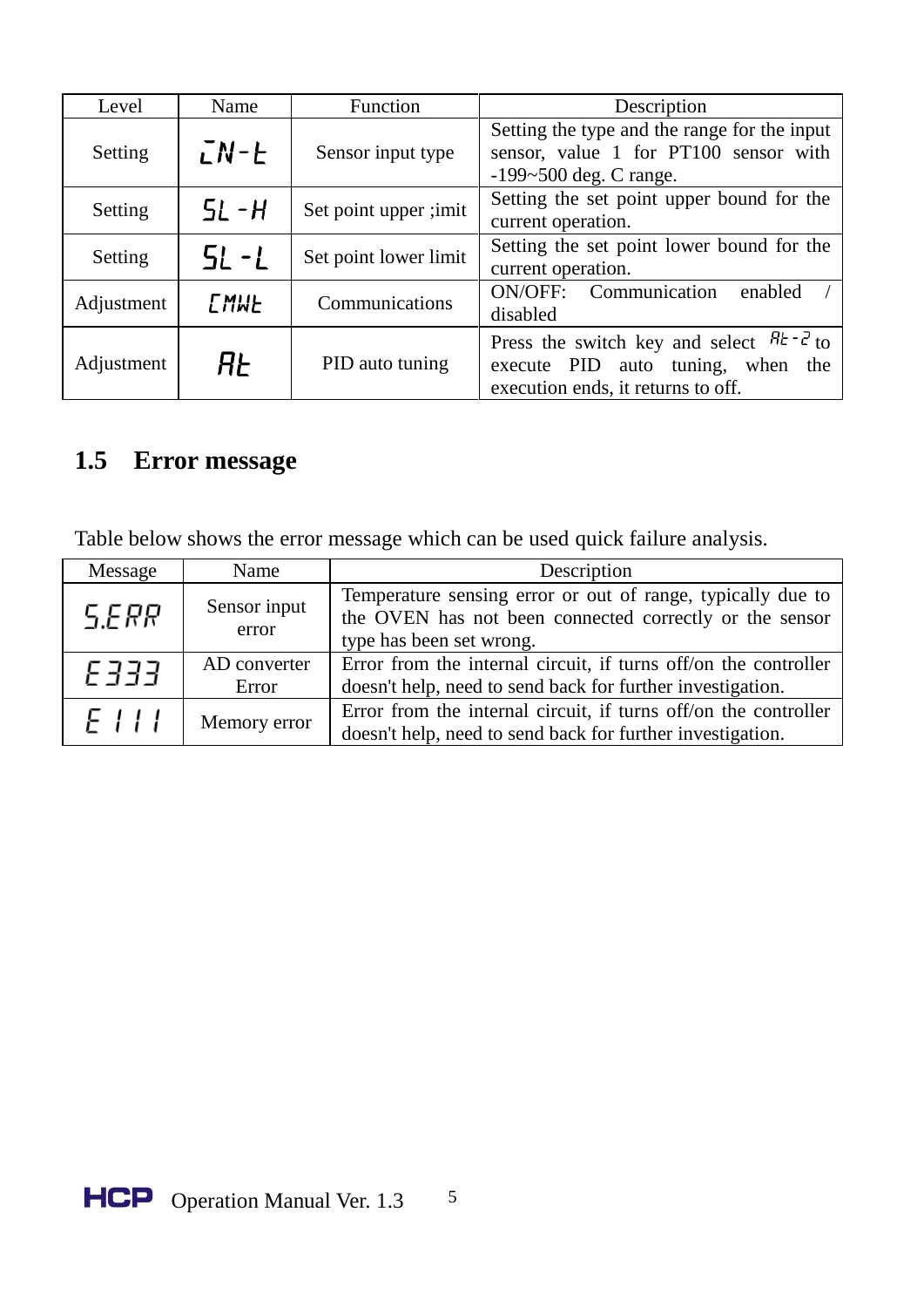## **2. Software**

### **2.1 Installation:**

#### 2.1.1 Install drivers

1. Enter the folder "1. Driver".

| 1. Driver             | 2018/9/10 |
|-----------------------|-----------|
| 2. TC-038D PC Utility | 2018/9/10 |

2. Select and enter the folder according to your system OS.

| CP210x_Universal_Windows_Driver(Win10) |
|----------------------------------------|
| CP210x_VCP_Windows(XP.Win7)            |

3. Select and install the driver according to your system type(x86 or x64). The system type can be checked in computer -> properties.

| CP210xVCPInstaller x64.exe | 2014/4/11 |
|----------------------------|-----------|
| CP210xVCPInstaller_x86.exe | 2014/4/11 |

#### 1.2 Install TC-038D PC Utility

1. Enter the folder "2. TC-038D PC Utility".

| 1. Driver             | 2018/9/10 |
|-----------------------|-----------|
| 2. TC-038D PC Utility | 2018/9/10 |

2. Double click the "setup.exe".

| bin                            | 2018/6/15 |
|--------------------------------|-----------|
| license                        | 2018/6/15 |
| supportfiles                   | 2018/6/15 |
| nidist.id                      | 2018/5/18 |
| $\sqrt{\frac{1}{2}}$ setup.exe | 2015/5/29 |
| setup.ini                      | 2018/5/18 |

6

**HCP** Operation Manual Ver. 1.3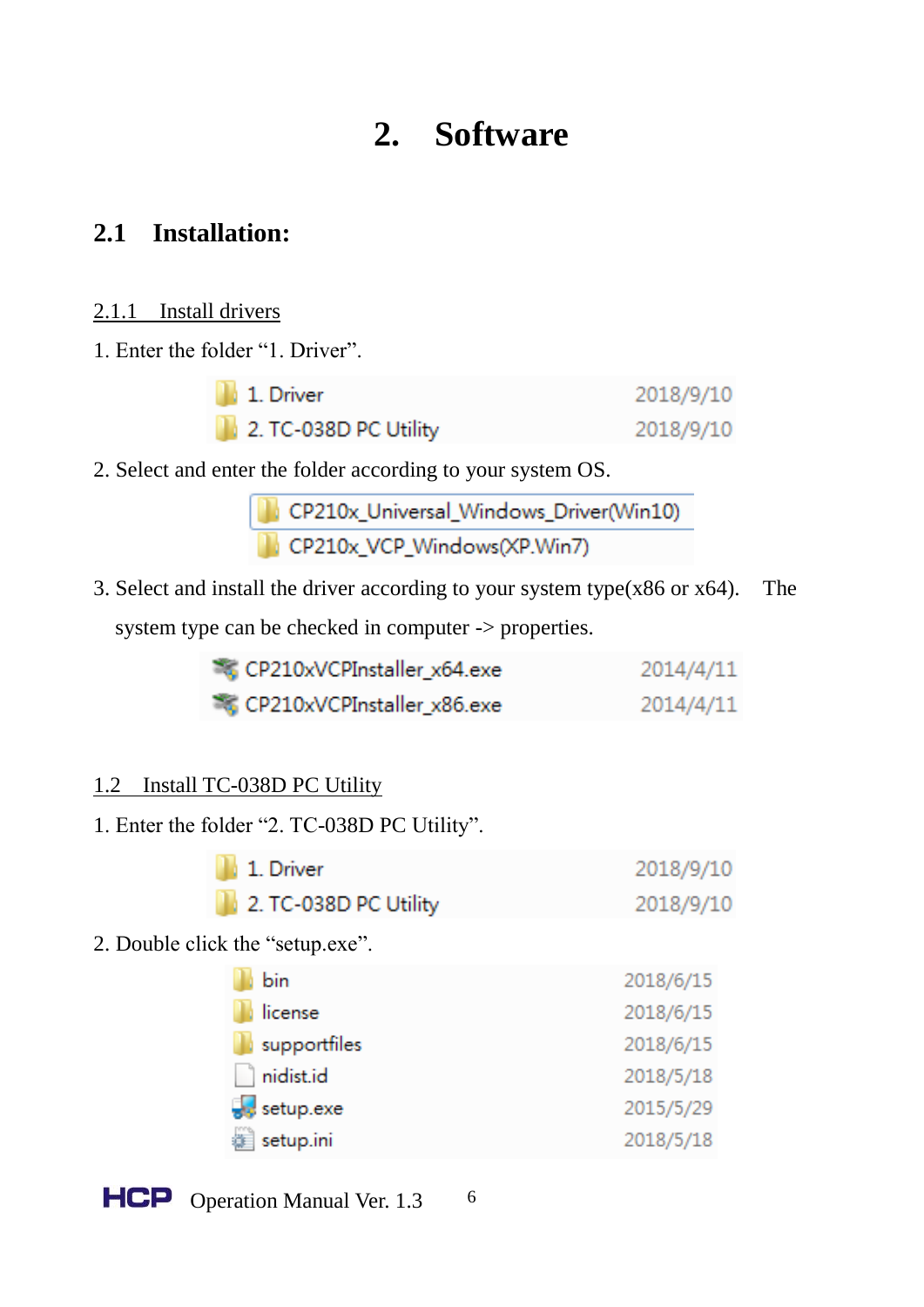3. Choose the installation folder and target. Then press "Next" button.

| TC-038D PC Utility                                                                                                                                                 | 回<br>$\blacksquare$ |
|--------------------------------------------------------------------------------------------------------------------------------------------------------------------|---------------------|
| <b>Destination Directory</b><br>Select the primary installation directory.                                                                                         |                     |
| All software will be installed in the following locations. To install software into a<br>different location, click the Browse button and select another directory. |                     |
| Directory for TC-038D PC Utility<br>C:\Program Files (x86)\TC-038D PC Utility\                                                                                     | Browse              |
| Directory for National Instruments products<br>E:\Program Files\NI GBIP\                                                                                           | <b>Browse</b>       |
|                                                                                                                                                                    |                     |

4. Press "Next" button to start installation.

| TC-038D PC Utility                                                                                      | x<br>$\Box$<br>$\Box$ |
|---------------------------------------------------------------------------------------------------------|-----------------------|
| <b>Start Installation</b><br>Review the following summary before continuing.                            |                       |
| Adding or Changing<br>• TC-038D PC Utility Files                                                        |                       |
| Click the Next button to begin installation. Click the Back button to change the installation settings. |                       |
| Save File<br><< Back<br>$Next \rightarrow$                                                              | Cancel                |

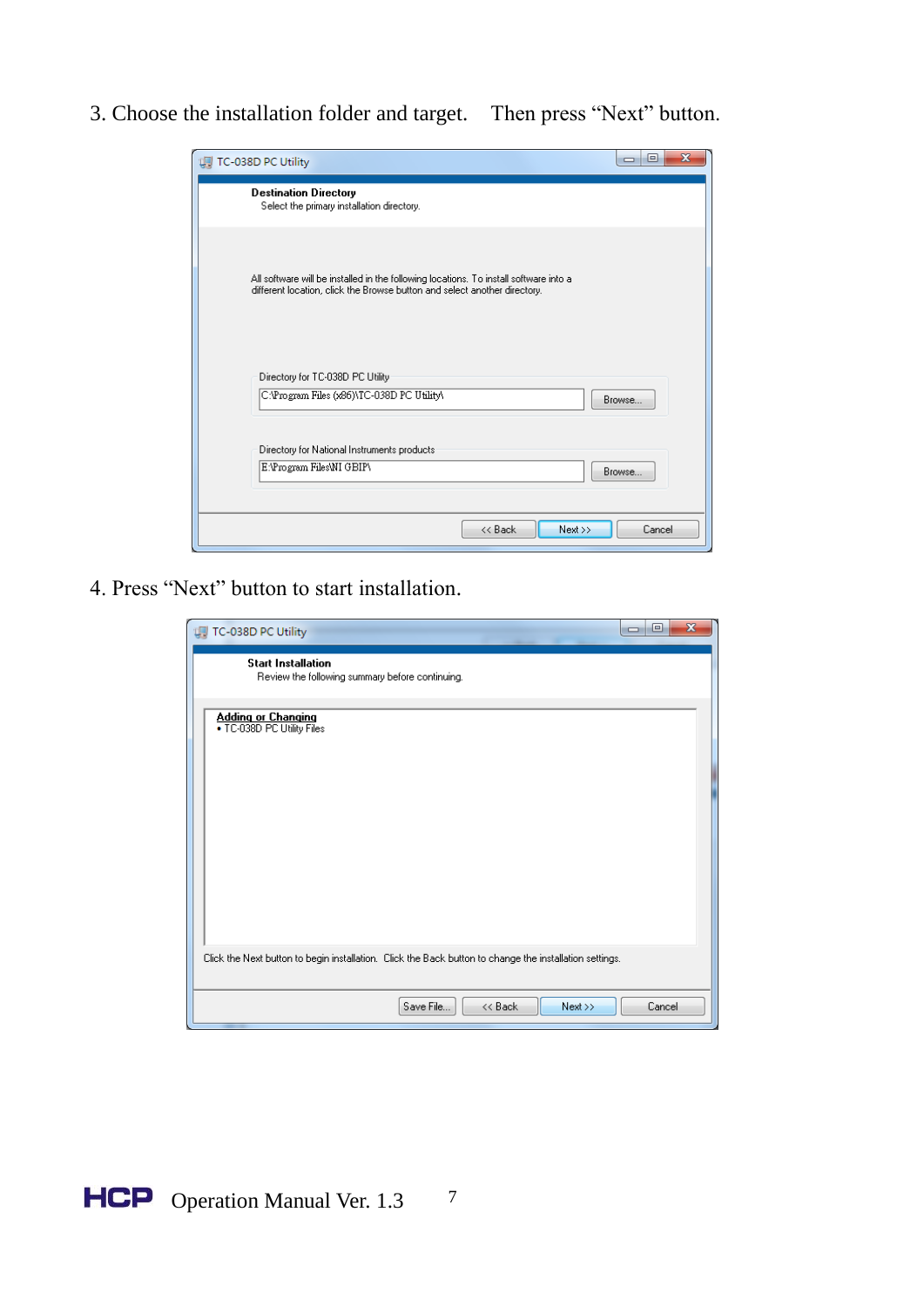5. Press "Finish" button to finish the installation process.



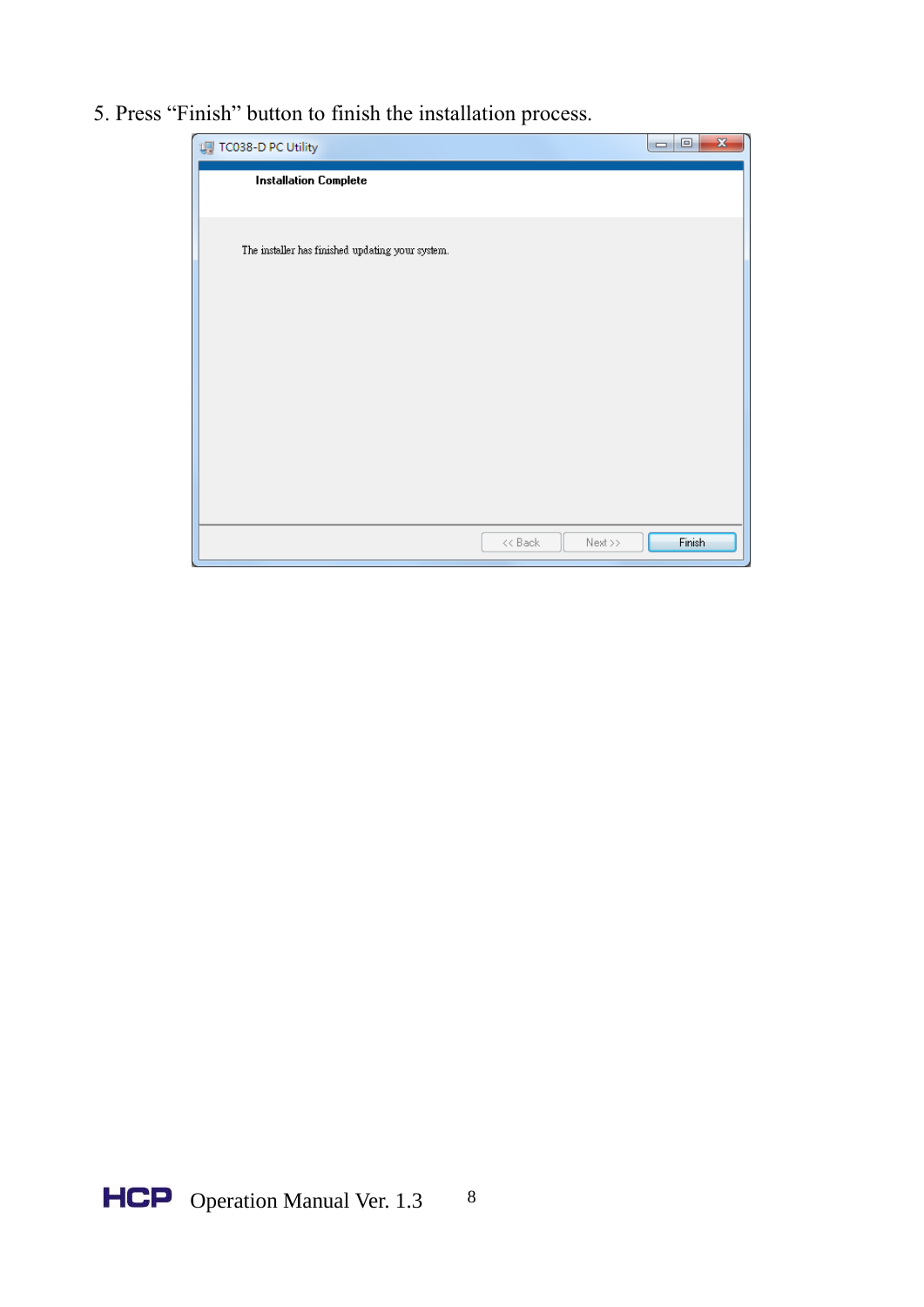## **2.2 Operation:**

#### 2.2.1 Program Overview:



|    | <b>Name</b>        | <b>Function</b>                          |
|----|--------------------|------------------------------------------|
| a. | <b>PV</b>          | Show the current temperature.            |
| b. | SV                 | Show the current set temperature.        |
| c. | SV Set             | Set the temperature shown in SV.         |
| d. | Program status     | Show the current program status.         |
| e. | PV graph           | Temperature recording and displaying.    |
| f. | Time period        | Set the PV reading period.               |
| g. | Save graph button  | Export the graph data into excel format. |
| h. | Clear graph button | Clear the graph.                         |
| i. | End button         | End the software.                        |

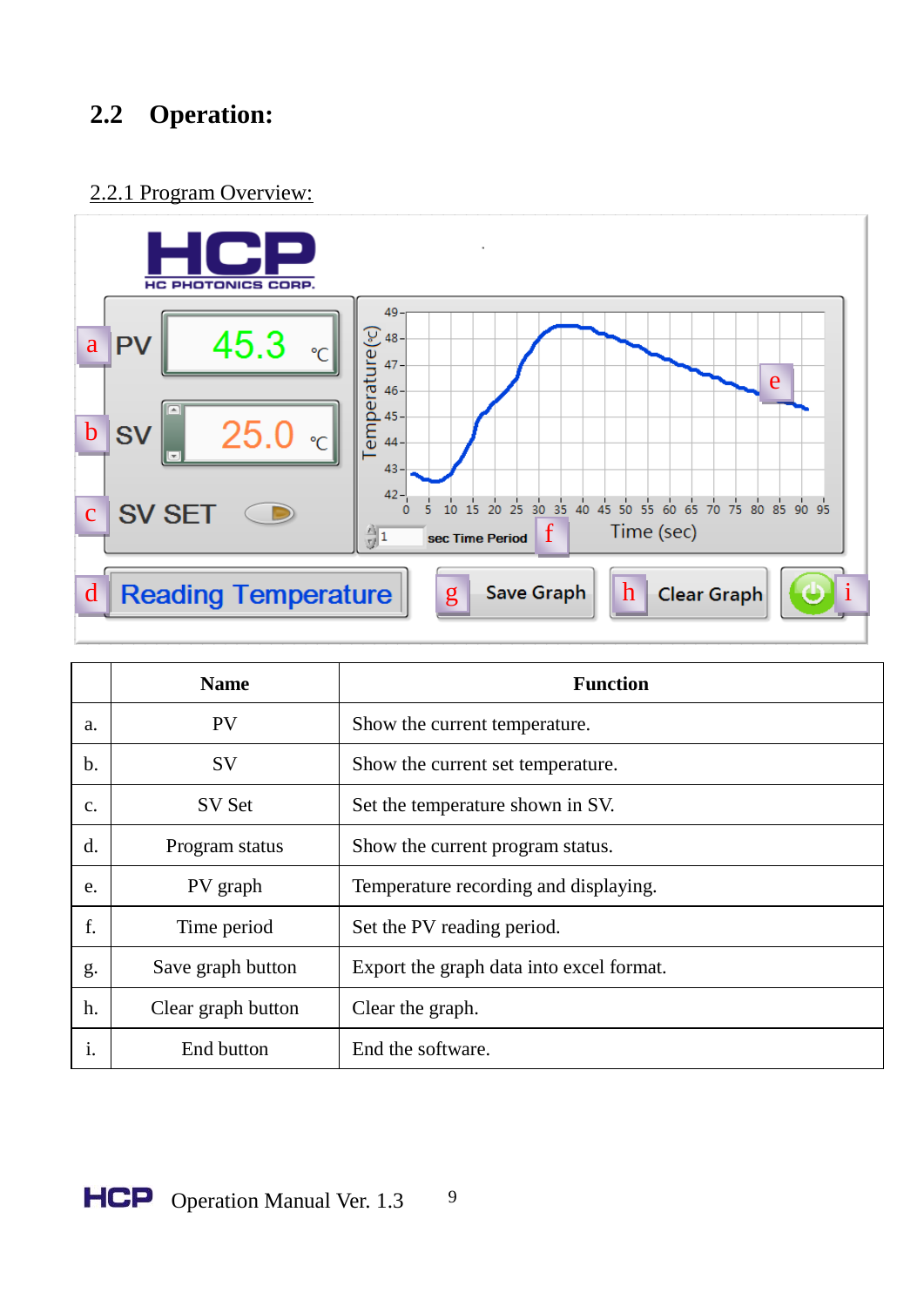#### 2.2.2 Start To Use:

- 1. Connect the **TC-038D** power cord and switch on power.
- 2. Connect the **TC-038D** USB cable to PC.
- 3. Run **TC-038D** on desktop.



4. The process of initializing will take few seconds, please wait for complete.

| HC PHOTONICS CORP.           |                                                                                                                                                                                                                                                                                                                                                      |
|------------------------------|------------------------------------------------------------------------------------------------------------------------------------------------------------------------------------------------------------------------------------------------------------------------------------------------------------------------------------------------------|
| 0.0<br>PV<br>$\circ$ $\circ$ | $34.1 -$                                                                                                                                                                                                                                                                                                                                             |
| SV<br>$()$ (<br>$\degree$ C  | $\frac{1}{2}$<br>$\frac{1}{2}$<br>$\frac{1}{2}$<br>$\frac{1}{3}$<br>$\frac{1}{3}$<br>$\frac{3}{3}$<br>$\frac{1}{3}$<br>$\frac{1}{3}$<br>$\frac{1}{3}$<br>$\frac{1}{3}$<br>$\frac{1}{3}$<br>$\frac{1}{3}$<br>$\frac{1}{3}$<br>$\frac{1}{3}$<br>$\frac{1}{3}$<br>$\frac{1}{3}$<br>$\frac{1}{3}$<br>$\frac{1}{3}$<br>$\frac{1}{3}$<br>$\frac{1}{3}$<br> |
| SV SET                       | $33.75 -$<br>10 12.5 15 17.5 20 22.5 25 27.5 30 32.5 35 37.5 40 42.5 45 47.5<br>0.2.5<br>Time (sec)<br>$\frac{\triangle}{\mathcal{Y}}$ 1<br>sec Time Period                                                                                                                                                                                          |
|                              | A<br>Save Graph<br>Clear Graph<br>$\circ$                                                                                                                                                                                                                                                                                                            |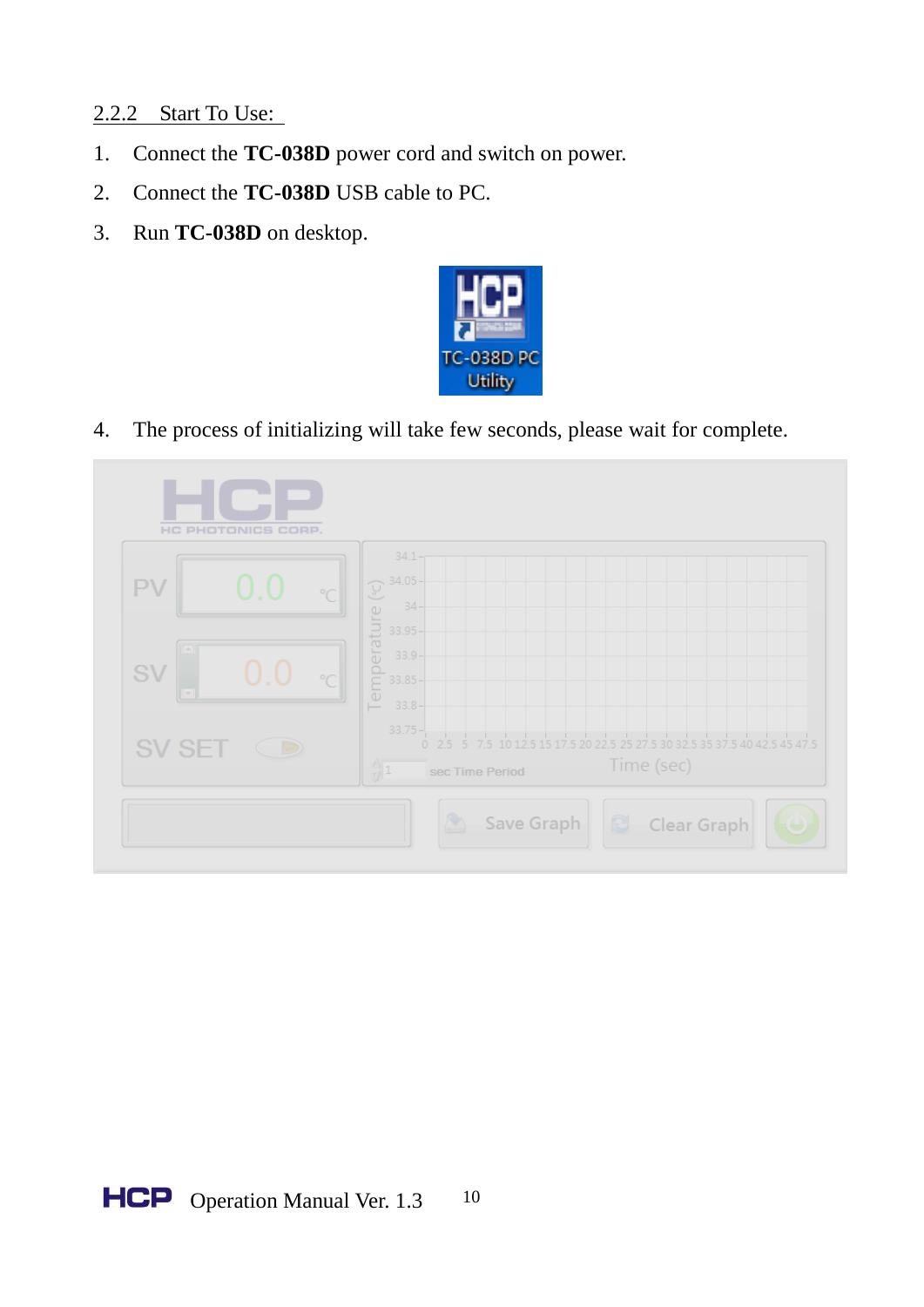5. Begin to Use.



6. If the process of initializing has any problem, the error dialog will show on screen. Please check the power and USB, then press "OK" button.

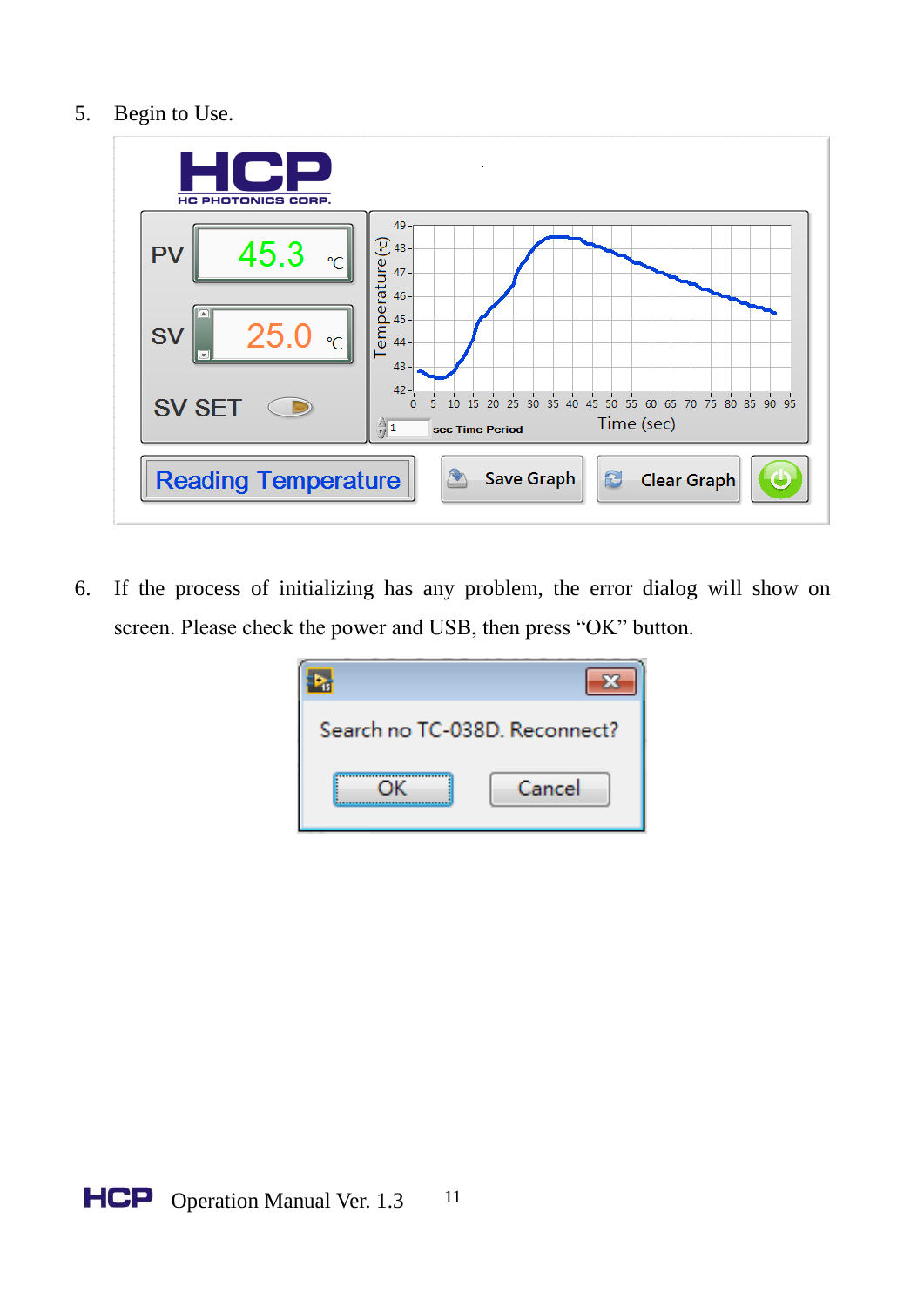#### 2.2.3 Temperature control:

1. Adjust the temperature set point in SV textbox. You can key in the set point or adjust by up and down arrow.



2. Set the temperature to the set point by pressing "SV SET" button.



#### 2.2.4 Setting the PV reading period.

Adjust the PV reading period by "Time Period" textbox.

#### 2.2.5 Save data:

Press the "Save Graph" button, an excel window will be popped up that contains the graph data.



#### 2.2.6 Clear graph:

Press the "Clear Graph" button. It will clear all the data on graph.



**HCP** Operation Manual Ver. 1.3 12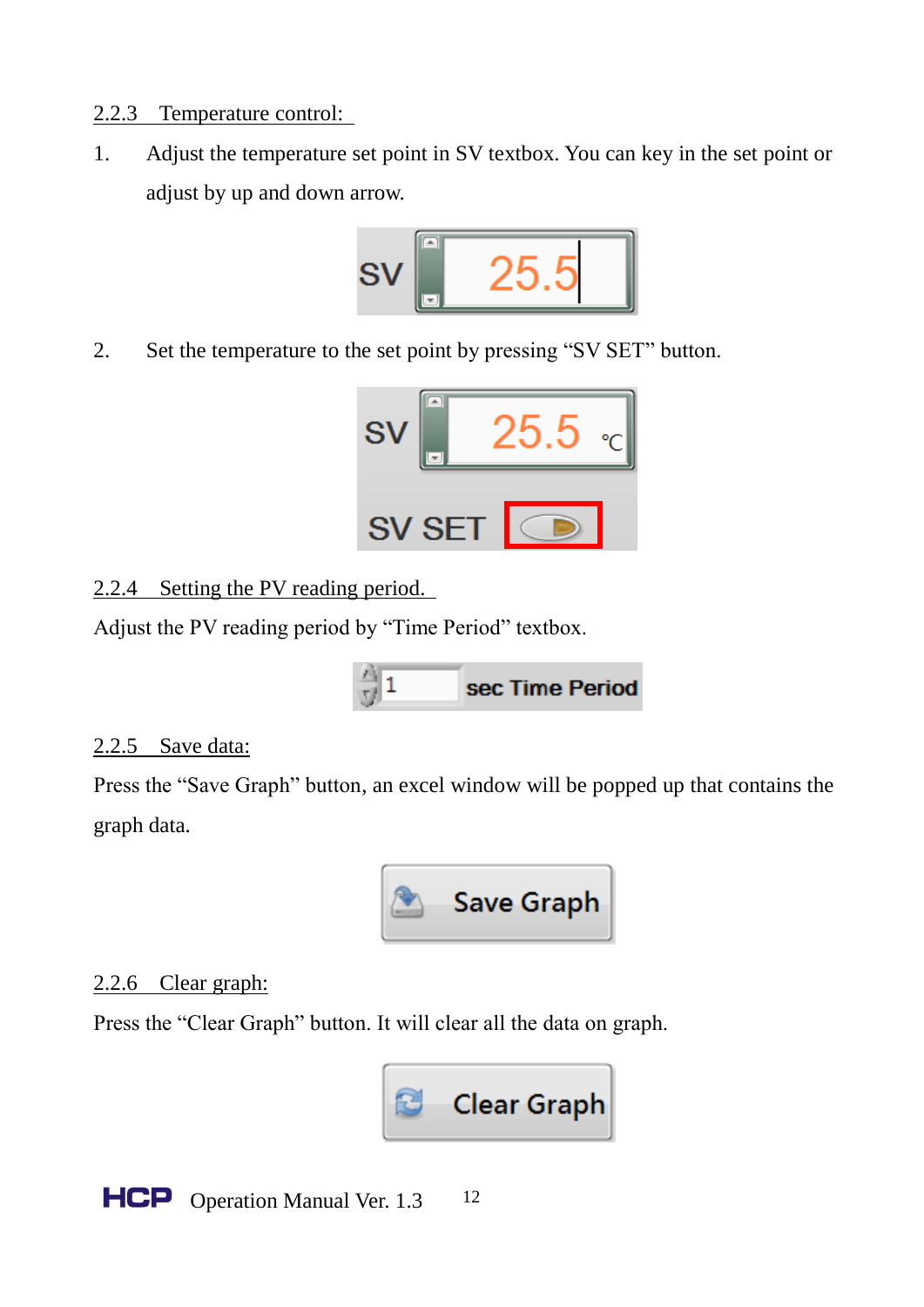## **3. OVEN**

#### **3.1 Overview:**

The HCP OV-X0D oven is designed for temperature control using the TC-038D controller, the general specification including the dimensions and drawing are shown in the table below.

| General specification   |                                   |  |
|-------------------------|-----------------------------------|--|
| Sensor                  | PT100                             |  |
| Material                | Brass and Teflon                  |  |
| Operation range         | Ambient temperature to 200 deg. C |  |
| Temperature stability   | $\pm 0.1$ deg. C                  |  |
| Power                   | 24V/40W                           |  |
| Storage temperature     | $-25 \sim 65$ deg. C              |  |
| Over heating protection | $\sim$ 210 deg. C                 |  |

#### 3.1.1 General specifications

#### 3.1.2 Dimension

|                      | $OV-30D$ | $OV-50D$ |  |
|----------------------|----------|----------|--|
| Dimension (mm)       | 40x50x43 | 60x70x43 |  |
| Heating plate (mm)   | 35x25    | 55x45    |  |
| Over heat protection | Yes      | Yes      |  |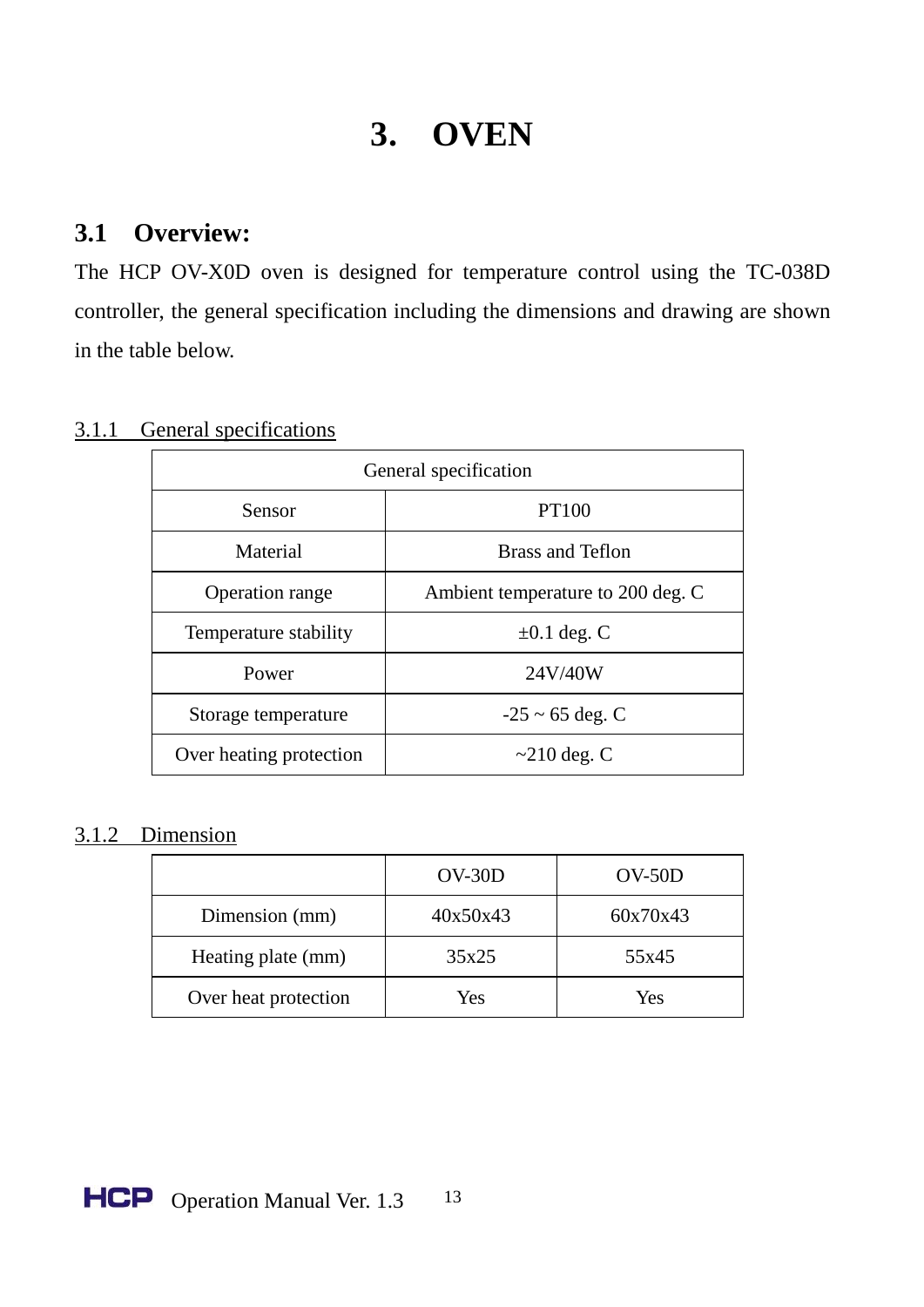#### 3.1.3 Drawing

#### 1. OV-30D



Fig 3.1.3.1 Mechanical drawing of the OV-30D including L-adaptor board

#### 2. OV-50D



Fig 3.1.3.2 Mechanical drawing of the OV-50D.

HCP Operation Manual Ver. 1.3 14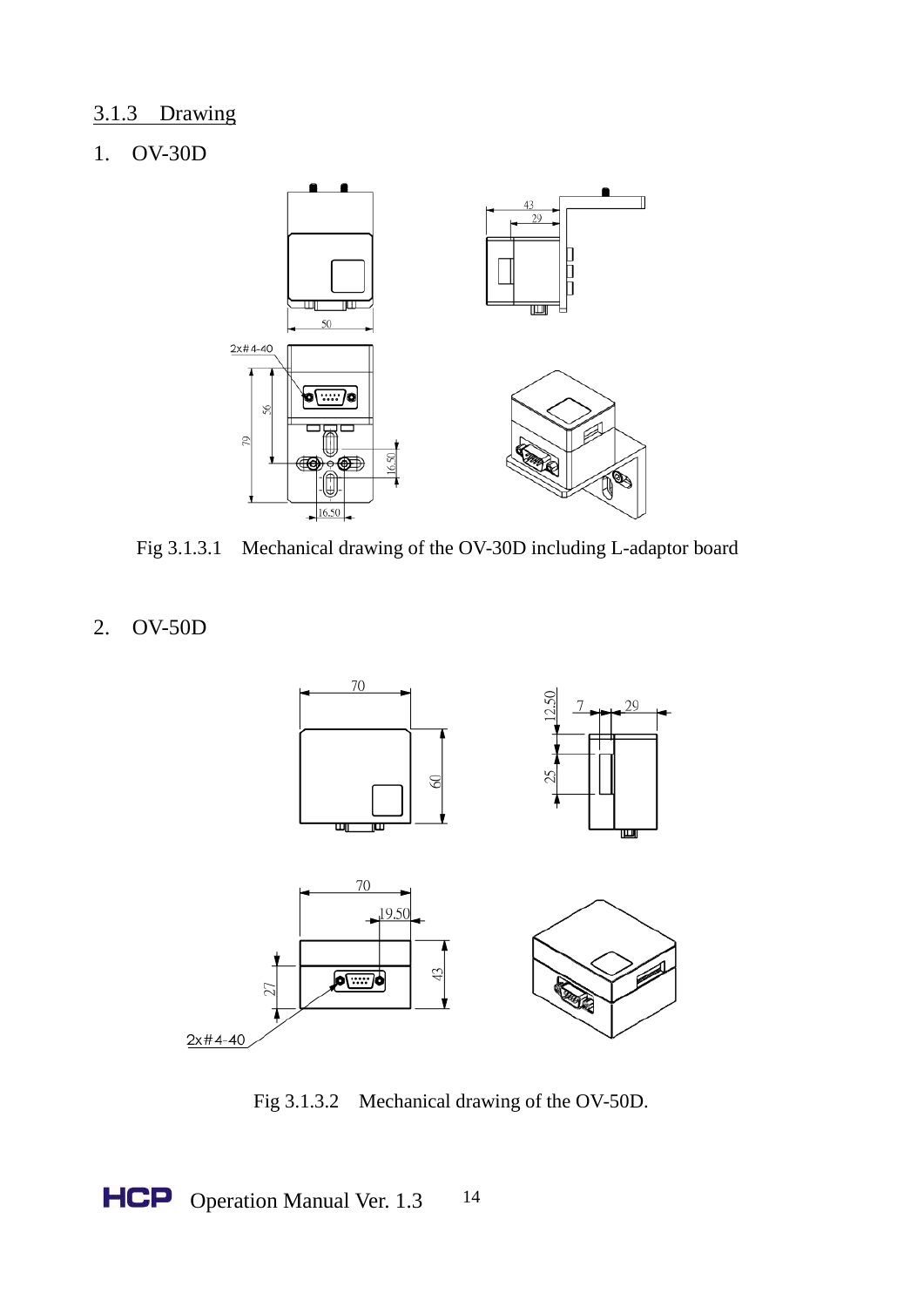#### 3.1.3 Bottom plate and L-adaptor board



Fig 3.1.3.3 Mechanical drawing of the bottom plate and L-adaptor board.

## **3.2 Setup procedure for chip holder**

| N <sub>0</sub>              | Figure | Description                                                                                                                                                                                                                               |
|-----------------------------|--------|-------------------------------------------------------------------------------------------------------------------------------------------------------------------------------------------------------------------------------------------|
|                             |        | 1.1 Open the Teflon cover.                                                                                                                                                                                                                |
| $\mathcal{D}_{\mathcal{L}}$ |        | 2.1 Slightly loose the screw.<br>2.2 Move the white teflon to the left slightly.<br>2.3 Put the crystal into the holder by a clip<br>carefully.<br>Make sure of avoiding any surface scratch<br>*<br>or damage on input/ output surfaces. |

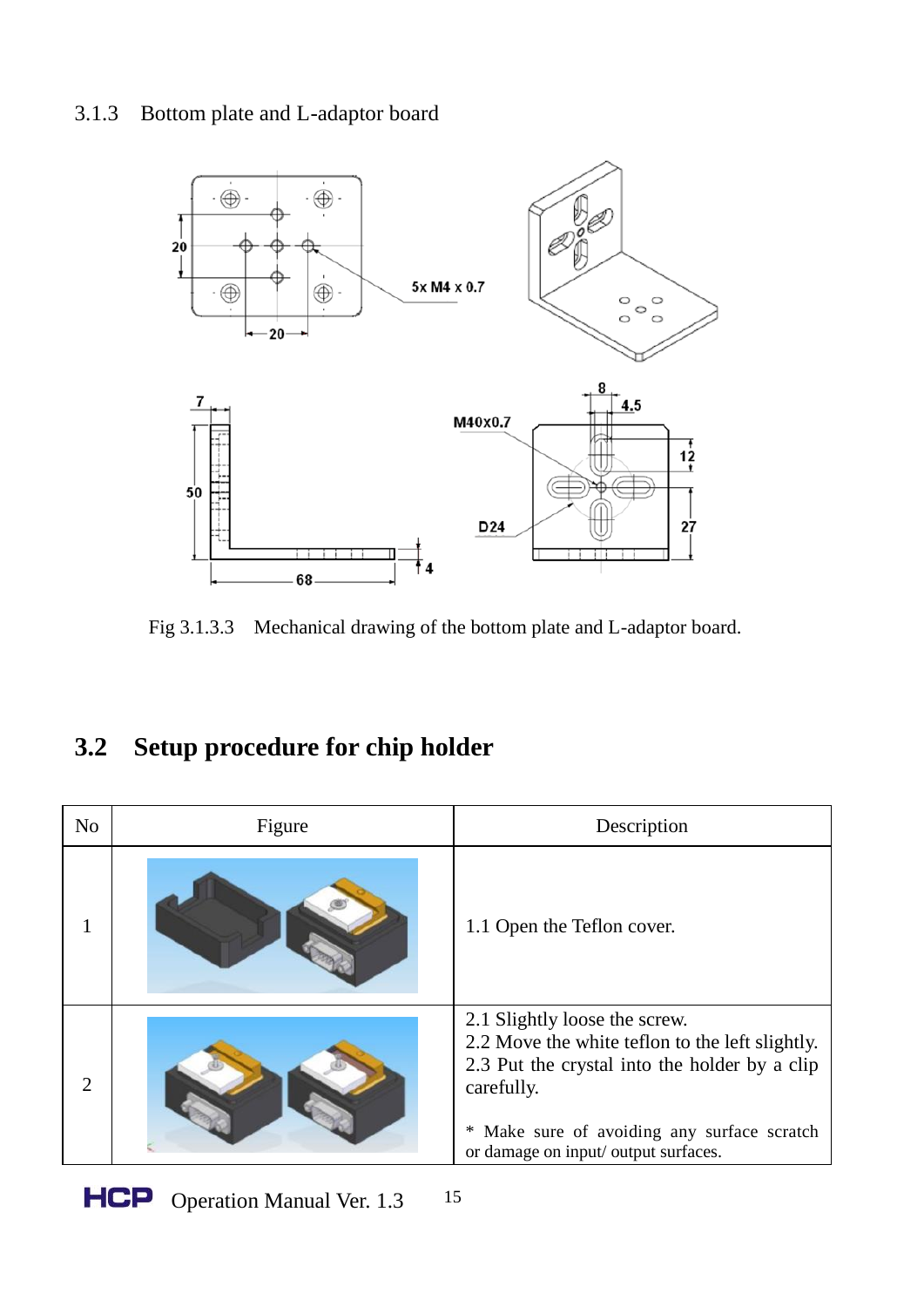

3.1 Push the white teflon to the right slightly until the crystal has been clamped. 3.2 Tight the screw

\* Operate without the cover will affect the uniformity of crystal temperature. Please put the cover on after alignment.

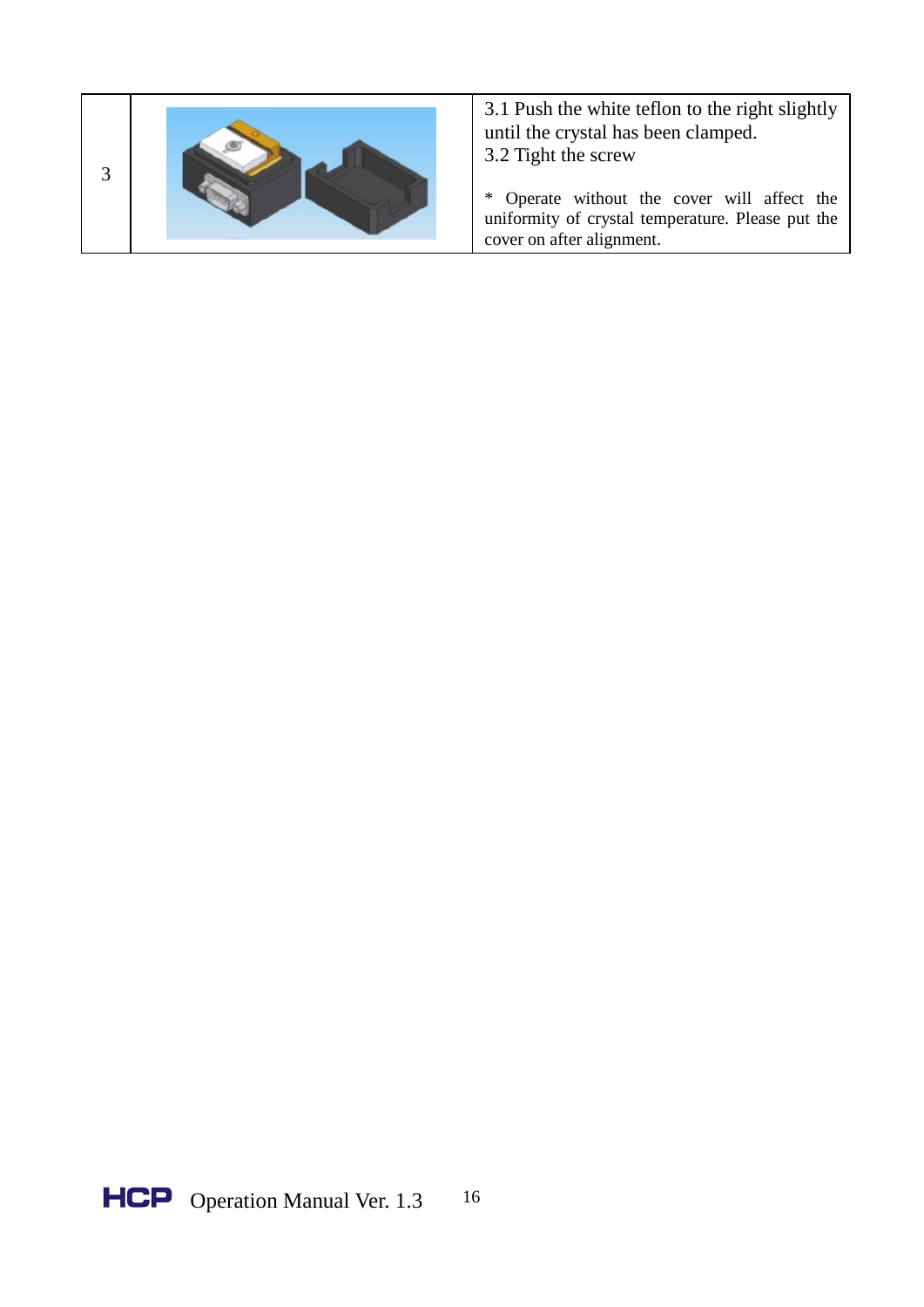## **4. Safety and warranty**

The following are definitions of the warnings that are used to call your attention to important information regarding your safety, the safety and preservation of your equipment or an important tip. WARNING situation has the potential to cause bodily harm or death. CAUTION situation has the potential to cause damage to property or equipment. NOTE Additional information the user or operator should consider.

#### **WARNING**

Situation has the potential to cause bodily harm or death.

#### **CAUTION**

Situation has the potential to cause damage to property or equipment.

#### **NOTE**

Additional information the user or operator should consider.

#### **General Warnings**

Observe these general warnings when operating or servicing this equipment:

- Heed all warnings on the unit and in the operating instructions.
- Do not use this equipment in or near water.
- This equipment is grounded through the grounding conductor of the power cord.
- Route power cords and other cables so they are not likely to be damaged.
- Disconnect power before cleaning the equipment. Do not use liquid or aerosol

cleaners; use only a damp lint-free cloth.

• Lockout all electrical power sources before servicing the equipment.

#### **Warranty**

HCP provides warranty of TC-038D for 1 year starting from the day of shipment, for the repair service, the customer needs to contact HCP and carry the shipping cost, repair cost and shipping back cost will be carried from HCP if the failure occurs in proper use.